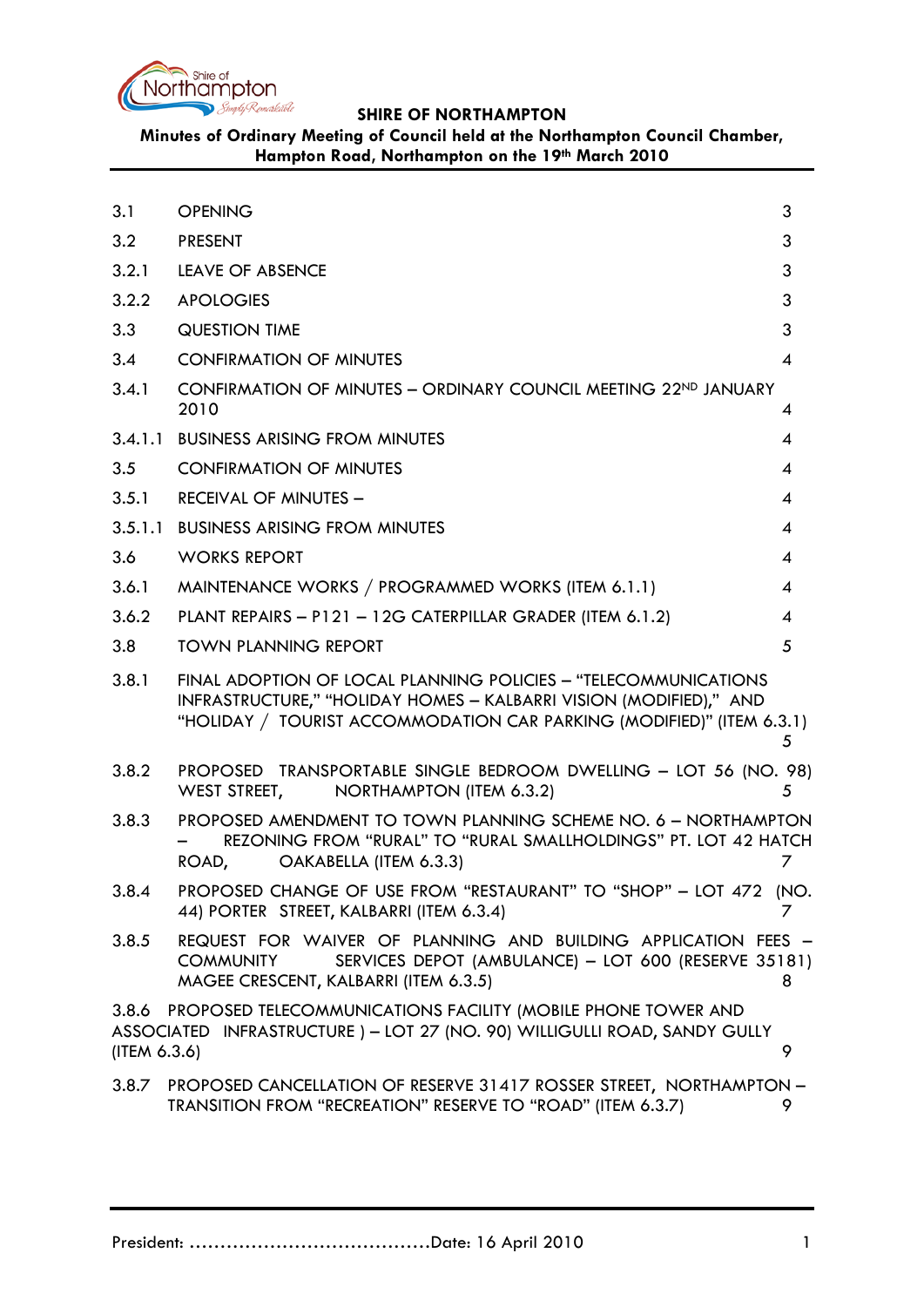

**Minutes of Ordinary Meeting of Council held at the Northampton Council Chamber, Hampton Road, Northampton on the 19th March 2010**

| 3.8.8  | PROPOSED AMENDMENTS TO APPROVED PLANS - HOLIDAY ACCOMMODATION -<br>(NO. 84) GREY STREET, KALBARRI (ITEM 6.3.8)<br>LOT 827 | 10              |
|--------|---------------------------------------------------------------------------------------------------------------------------|-----------------|
| 3.8.9  | SUMMARY OF PLANNING INFORMATION ITEMS (ITEM 6.3.9)                                                                        | 10              |
| 3.7    | <b>HEALTH &amp; BUILDING REPORT</b>                                                                                       | 10              |
| 3.7.1  | INFORMATION ITEMS - HEALTH/BUILDING (ITEM 6.3.1)                                                                          | 10              |
| 3.7.2  | REQUEST FOR WAIVER OF BUILDING APPLICATION FEE (ITEM 6.3.2)                                                               | 10 <sup>°</sup> |
| 3.7.3  | NORTHAMPTON/NOKANENA LEAD CONTAMINATION ASSESSMENT (ITEM 6.3.3)                                                           | 11              |
| 3.9    | <b>FINANCE REPORT</b>                                                                                                     | 11              |
| 3.9.1  | ACCOUNTS FOR PAYMENT (ITEM 6.4.1)                                                                                         | 11              |
| 3.9.2  | MONTHLY FINANCIAL STATEMENTS (ITEM 6.4.2)                                                                                 | 11              |
| 3.10   | ADMINISTRATION AND CORPORATE REPORT                                                                                       | 11              |
| 3.10.1 | LEASE - HORROCKS CARAVAN PARK (ITEM 6.5.1)                                                                                | 11              |
| 3.10.2 | NOMINATIONS FOR BOARD MEMBERS - MIDWEST DEVELOPMENT COMMISSION<br>(ITEM 6.5.2)                                            | $12 \,$         |
| 3.10.3 | FUTURE DEVELOPMENT - MARY STREET RAILWAY PRECINCT (ITEM 6.5.3)                                                            | 12              |
| 3.10.4 | NORTHAMPTON WORKS DEPOT CONSTRUCTION (ITEM 6.5.4)                                                                         | 12              |
| 3.10.5 | SEA WALL AND BEACH REDEVELOPMENT - HORROCKS (ITEM 6.5.5)                                                                  | 13              |
| 3.10.6 | NORTHAMPTON OVAL LIGHTING - OFFICIAL OPENING/ACTIVATION CEREMONY<br>(ITEM 6.5.6)                                          | 13              |
| 3.11   | PRESIDENTS REPORT                                                                                                         | 13              |
| 3.12   | DEPUTY PRESIDENTS REPORT                                                                                                  | 14              |
| 3.13   | <b>COUNCILLORS REPORT</b>                                                                                                 | 14              |
| 3.13.1 | <b>CR O SIMKIN</b>                                                                                                        | 14              |
|        | 3.13.2 CR P GLIDDON                                                                                                       | 14              |
| 3.13.3 | CR J BOOTH                                                                                                                | 14              |
| 3.13.4 | CR S PENN                                                                                                                 | 14              |
| 3.14   | <b>INFORMATION BULLETIN</b>                                                                                               | 14              |
| 3.15   | <b>NEW ITEMS OF BUSINESS</b>                                                                                              | 15              |
| 3.16   | NEXT MEETING OF COUNCIL                                                                                                   | 15              |
| 3.17   | <b>CLOSURE</b>                                                                                                            | 15              |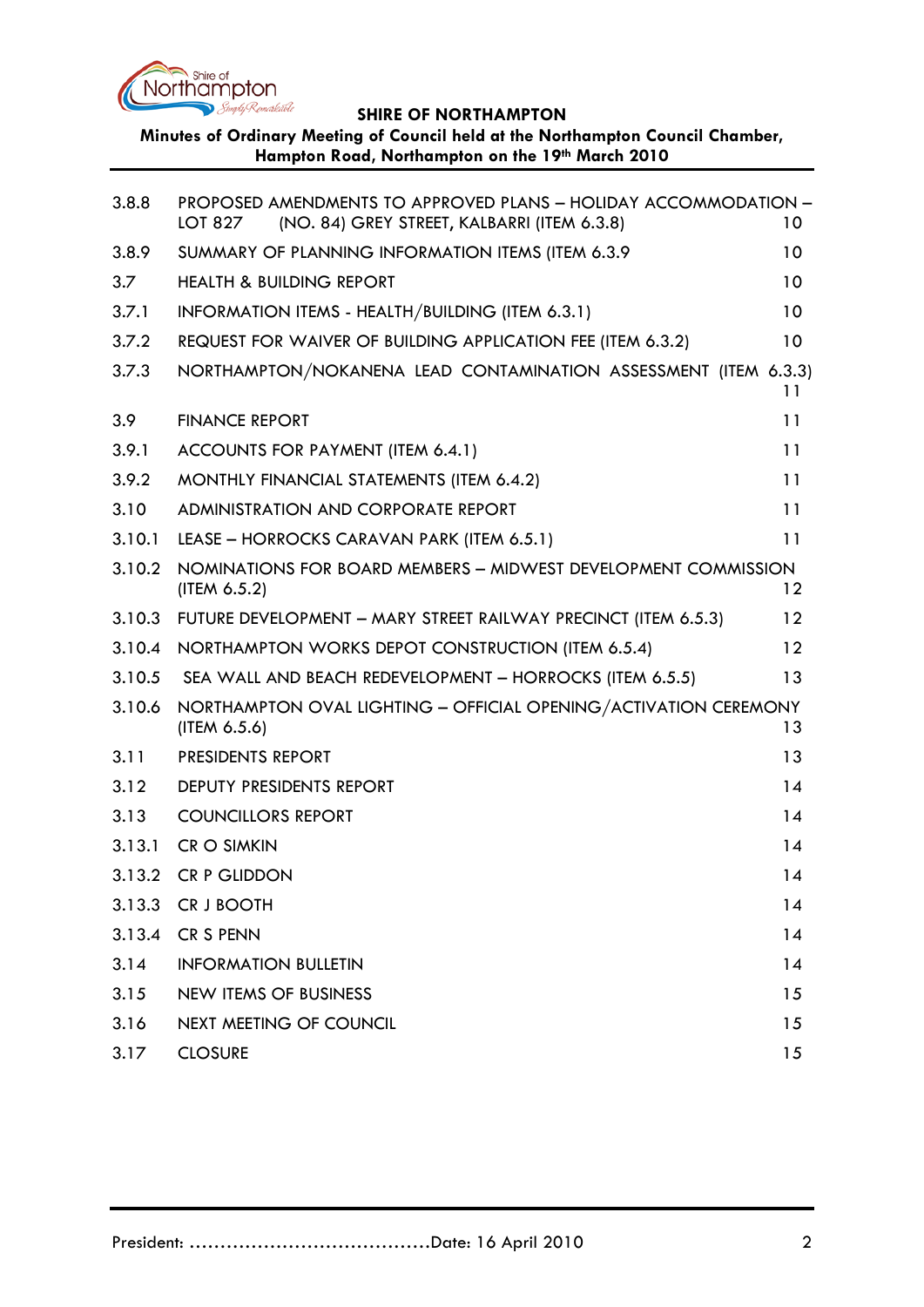

**Minutes of Ordinary Meeting of Council held at the Northampton Council Chamber, Hampton Road, Northampton on the 19th March 2010**

#### **3.1 OPENING**

The President thanked all members present for their attendance, welcomed all Councillors and declared the meeting open at 1.00pm.

### <span id="page-2-0"></span>**3.2 PRESENT**

| Cr G Wilson         | President                               | Northampton Ward |
|---------------------|-----------------------------------------|------------------|
| Cr L Parker         | Deputy President                        | Kalbarri Ward    |
| Cr G Leggett        |                                         | Northampton Ward |
| Cr O Simkin         |                                         | Northampton Ward |
| Cr S Stock-Standen  |                                         | Northampton Ward |
| Cr S Penn           |                                         | Kalbarri Ward    |
| Cr J Booth          |                                         | Kalbarri Ward    |
| Cr P Gliddon        |                                         | Kalbarri Ward    |
| Mr Garry Keeffe     | <b>Chief Executive Officer</b>          |                  |
| Mr Jamie Criddle    | Deputy Chief Executive Officer          |                  |
| Mrs Monica Sullivan | <b>Assistant Town Planner</b>           |                  |
| Mr Glenn Bangay     | EHO/Building Surveyor                   |                  |
| Mr Neil Broadhurst  | Manager of Works and Technical Services |                  |

<span id="page-2-1"></span>**3.2.1 LEAVE OF ABSENCE**

Nil.

### <span id="page-2-2"></span>**3.2.2 APOLOGIES**

Cr T Carson Northampton Ward Cr B Cripps Northampton Ward

### <span id="page-2-3"></span>**3.3 QUESTION TIME**

There were members of the public present with questions from the following people:

|  | 3.3.1<br>NOELENE DRAGE - BOTANICAL RAILWAY LINE |
|--|-------------------------------------------------|
|--|-------------------------------------------------|

It was advised by Mrs Drage that following previous correspondence from Council that a letter drop was organised with 52 letters being distributed within the Northampton community with the majority of responses supporting the proposal of a Botanical Trail along the old railway reserve.

A copy of the responses received were tabled for Council perusal.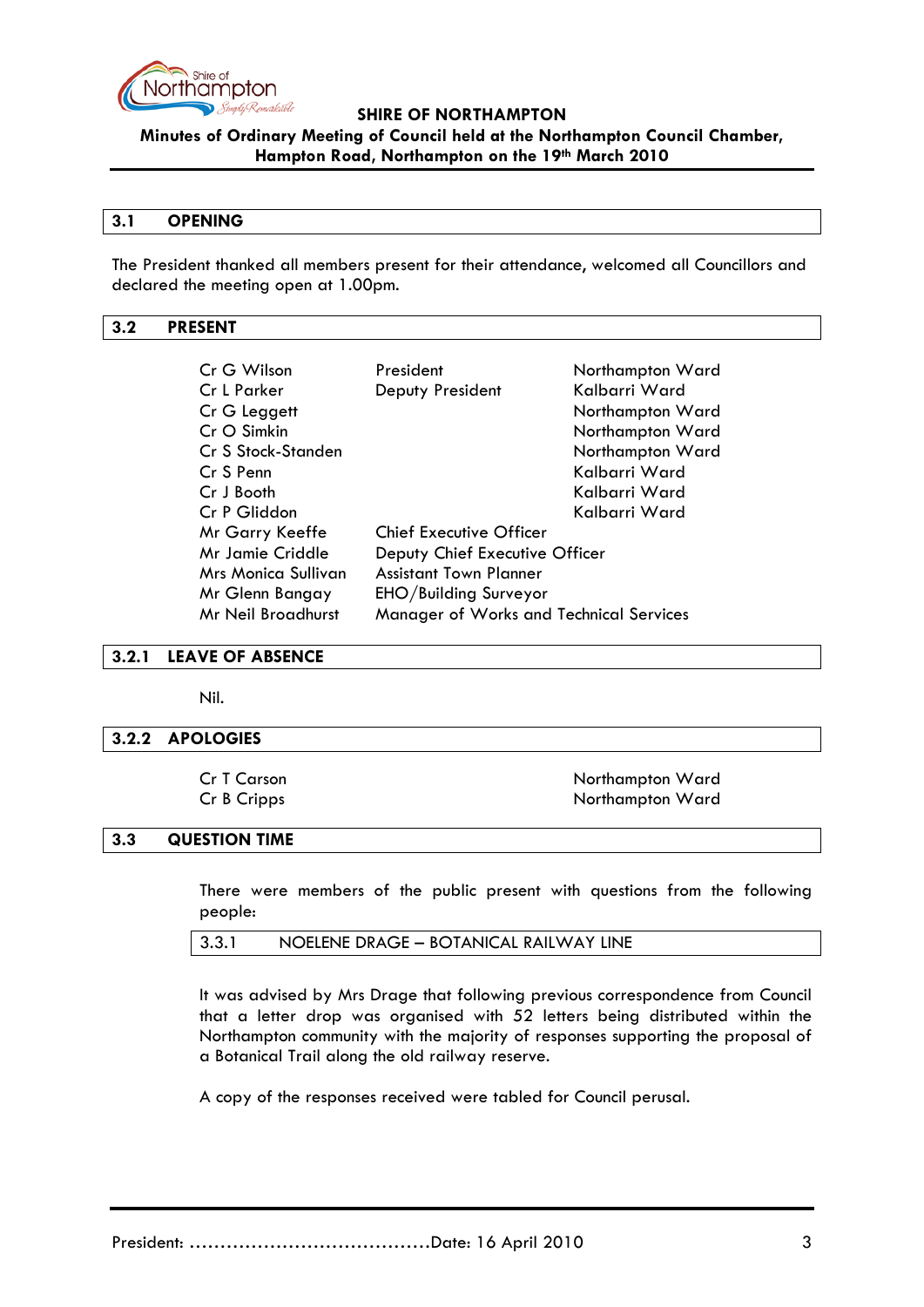

# **Minutes of Ordinary Meeting of Council held at the Northampton Council Chamber, Hampton Road, Northampton on the 19th March 2010**

### 3.3.2 MEG BROOKS – NORTHAMPTON CREATIVE OBSESSIONS GROUP

The CEO and Councillors were presented with a copy of a letter prior to the meeting requesting that Council consider funding a facility for the numerous craft groups coming under the Northampton Creative Obsessions Group banner. The letter outlined a heritage building that is currently for sale that could be renovated to accommodate the Creative Obsessions Group.

It was requested that Council consider this application during 2010/2011 Budget deliberations.

### <span id="page-3-1"></span><span id="page-3-0"></span>**3.4 CONFIRMATION OF MINUTES**

### 3.4.1 CONFIRMATION OF MINUTES - ORDINARY COUNCIL MEETING 19th FEBRUARY 2010

Moved Cr PENN, seconded Cr SIMKIN

That the minutes of the Ordinary Meeting of Council held on the 19th February 2010 be confirmed as a true and correct record.

CARRIED 8/0

<span id="page-3-2"></span>3.4.1.1 BUSINESS ARISING FROM MINUTES

Nil.

### <span id="page-3-3"></span>**3.5 RECEIVAL OF MINUTES**

Nil.

### **3.6 WORKS REPORT**

3.6.1 MAINTENANCE WORKS/PROGRAMMED WORKS (ITEM 6.1.1)

Noted.

3.6.2 PLANT REPAIRS – P121 – 12G CATERPILLAR GRADER (ITEM 6.1.2)

Moved Cr STOCK-STANDEN, seconded Cr BOOTH

That Council correspond to Westrac Equipment expressing Council's disappointment at the condition of the new grader which has required rust treatments and respray at considerable cost and downtime to Council.

CARRIED 8/0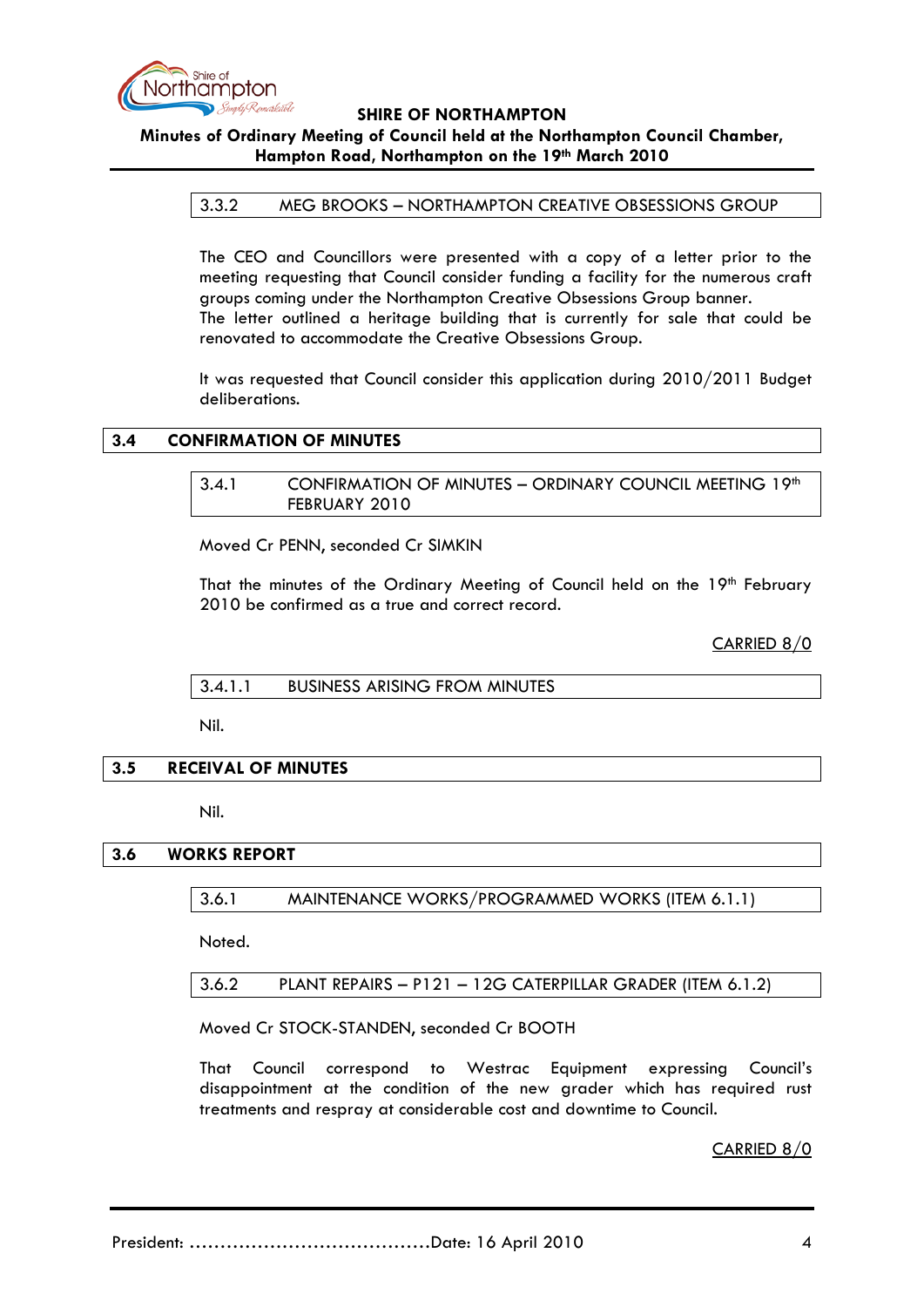

## **SHIRE OF NORTHAMPTON Minutes of Ordinary Meeting of Council held at the Northampton Council Chamber, Hampton Road, Northampton on the 19th March 2010**

Mr Neil Broadhurst, Manager of Works and Technical Services left the meeting at 1.17pm.

## **3.8 TOWN PLANNING REPORT**

### 3.8.1 FINAL ADOPTION OF LOCAL PLANNING POLICIES – "TELECOMMUNICATIONS INFRASTRUCTURE," "HOLIDAY HOMES – KALBARRI VISION (MODIFIED)," AND "HOLIDAY / TOURIST ACCOMMODATION CAR PARKING (MODIFIED)" (ITEM 6.3.1)

Moved Cr GLIDDON, seconded Cr STOCK-STANDEN

That Council, pursuant to Clause 11.6.2 of *Town Planning Scheme No. 6*, Clause 10.2.2 of *Town Planning Scheme No. 8* and Clause 8.9.2 of *Town Planning Scheme No. 9*, adopt the following Local Planning Policies (attached to Item 6.3.1 of the March 2010 Town Planning Report) for final approval:

- Telecommunications Infrastructure;
- Holiday Homes Kalbarri Vision (modified); and
- Holiday / Tourist Accommodation Car Parking (modified).

CARRIED 8/0

3.8.2 PROPOSED TRANSPORTABLE SINGLE BEDROOM DWELLING – LOT 56 (NO. 98) WEST STREET, NORTHAMPTON (ITEM 6.3.2)

Moved Cr LEGGETT, seconded Cr SIMKIN

That Council grant Planning Approval for a transportable single bedroom dwelling on Lot 56 (No. 98) West Street, Northampton, subject to the following conditions:

- (a) Development shall be in accordance with the attached approved plans dated 19 March, 2010 and subject to any modifications required as a consequence of this approval. The endorsed plan(s) shall not be modified or altered without the prior written approval of the local government;
- (b) Development shall be in accordance with the amendments made in red to the attached approved plans dated 19 March, 2010, specifically notating the inclusion of a window on the western elevation of the single bedroom dwelling, in order to provide surveillance between the dwelling and the street in accordance with Element 6.2.4 of the Residential Design Codes (2008);
- (c) The installation of the verandah and carport are to be completed to the satisfaction of the local government within 12 months from the date of issue of a building licence;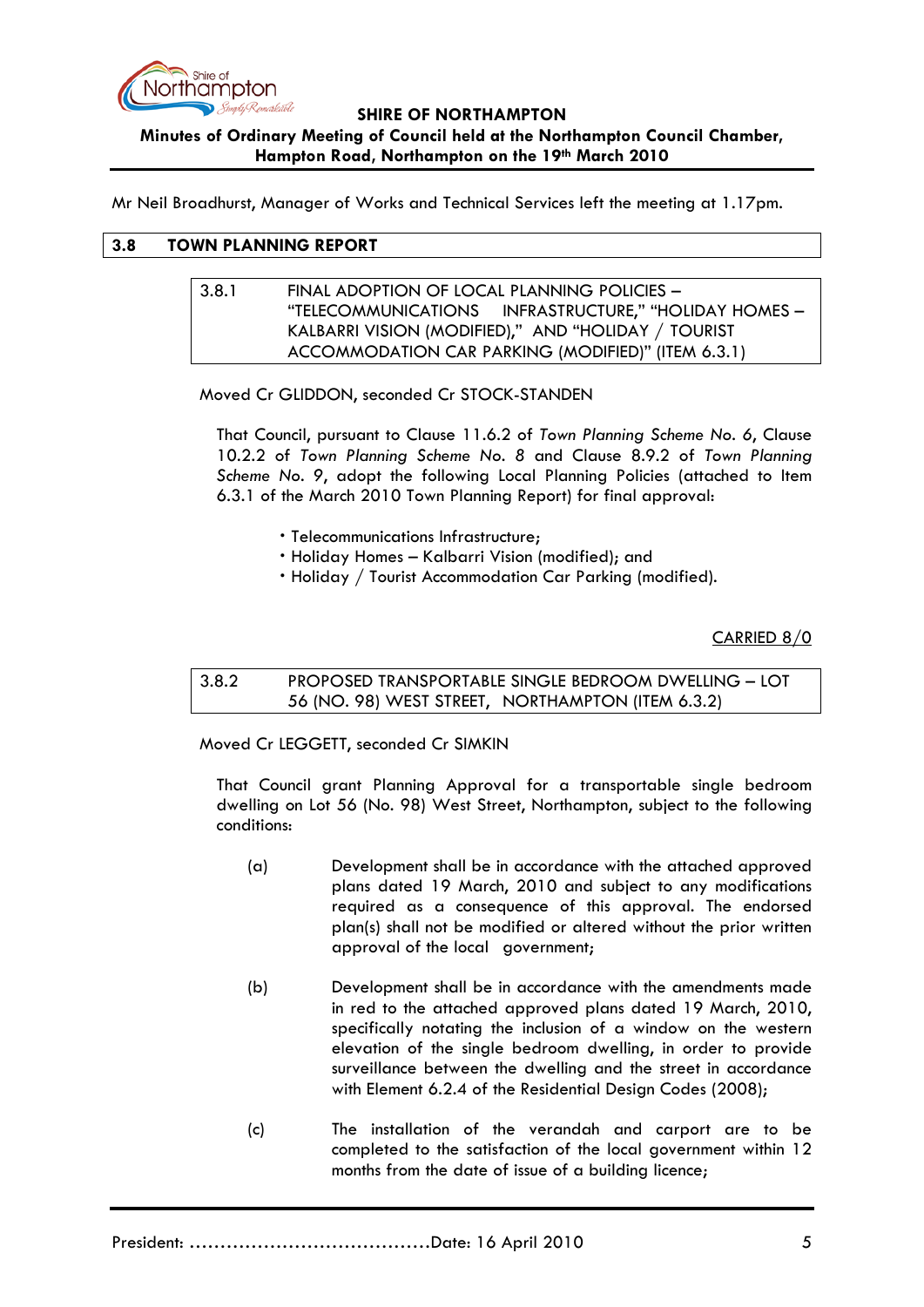

**Minutes of Ordinary Meeting of Council held at the Northampton Council Chamber, Hampton Road, Northampton on the 19th March 2010**

- (d) A building licence shall be issued by the local government prior to the commencement of any work on the site;
- (e) The space between the ground level and the floor level of the transportable single bedroom dwelling shall be suitably enclosed to the approval of the local government;
- (f) All stormwater is to be disposed of on-site to the specifications and approval of the local government;
- (g) Prior to the issue of a building licence, the owner is to lodge a bond of \$2,500.00 to secure completion of all steps necessary to achieve an external appearance to the building in accordance with the Planning Approval, in particular the completion of the verandah and carport;
- (h) A statutory declaration shall be lodged with the local government prior to the approval of a building licence. The statutory declaration is to be signed by the Applicant and appropriately witnessed, indicating that the bond will be forfeited to Council if:
	- (i) The works described in the attached approved places dated 19 March, 2010 are not completed within 12 months;
- (i) Installation of crossing places to the standards and specification of the local government;
- (j) The roof and walls of the building being clad of new, nonreflective materials consistent or complementary in colour with the surrounding natural landscape features or desired streetscape to the approval of the local government;
- (k) The use of second hand materials is not permitted;
- (l) Vehicle access and designated car parking areas shall be constructed and drained to a compacted gravel standard, and thereafter maintained to the approval of the local government;
- (m) A landscaping plan is to be submitted for approval by the local government, and once approved, prior to the commencement of the approved use, the approved landscaping plan is to be implemented in full and maintained thereafter to the approval of the local government; and
- (n) Boundary fencing is to be constructed and thereafter maintained to the approval of the local government.

CARRIED 8/0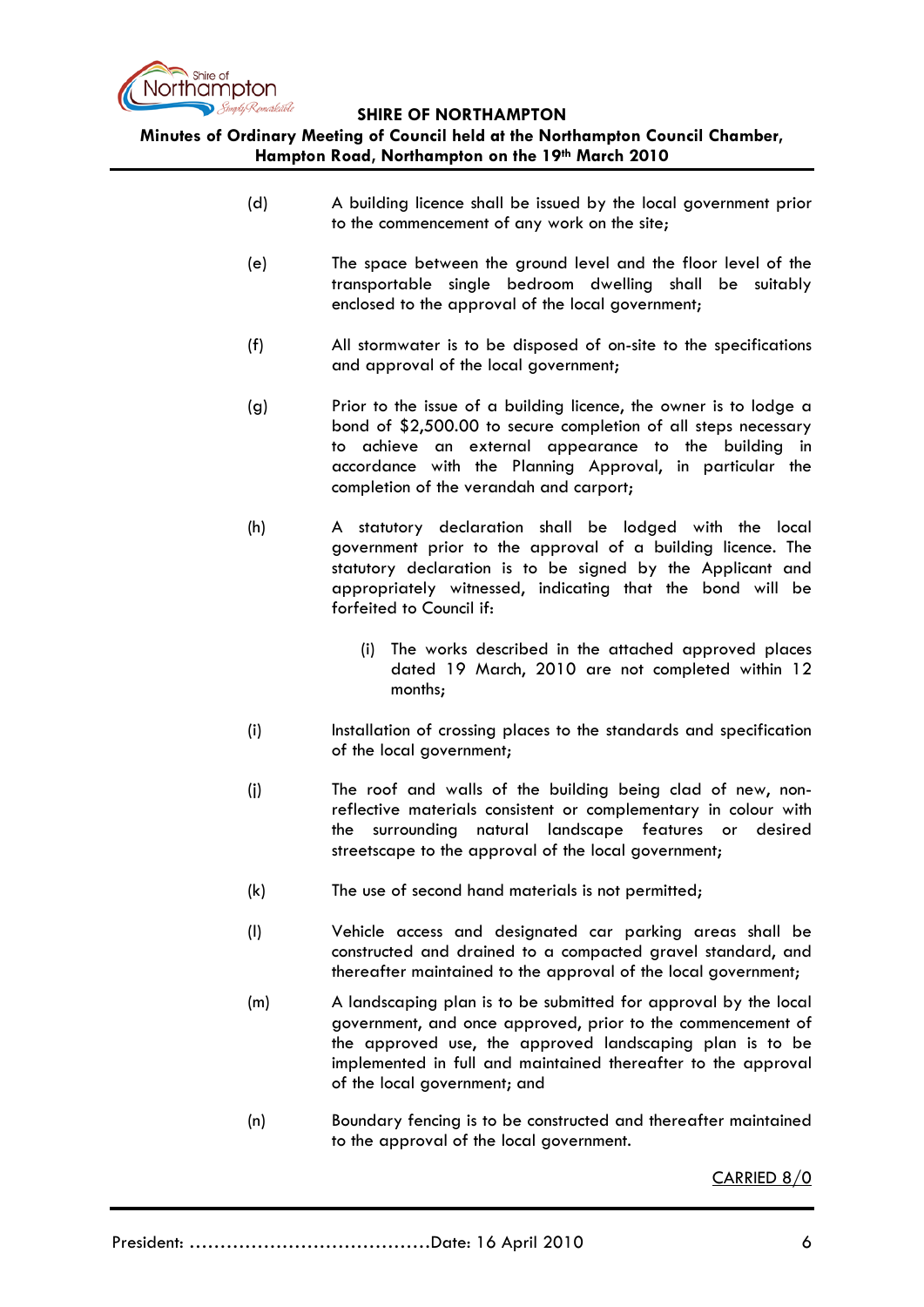

# **Minutes of Ordinary Meeting of Council held at the Northampton Council Chamber, Hampton Road, Northampton on the 19th March 2010**

3.8.3 PROPOSED AMENDMENT TO TOWN PLANNING SCHEME NO. 6 – NORTHAMPTON – REZONING FROM "RURAL" TO "RURAL SMALLHOLDINGS" PT. LOT 42 HATCH ROAD, OAKABELLA (ITEM 6.3.3)

Moved Cr STOCK-STANDEN, seconded Cr BOOTH

## That Council:

- 1. Resolve not to initiate any further Scheme Amendments to Town Planning Scheme No. 6 – Northampton or No. 8 – Horrocks, given the progression of Draft *Local Planning Scheme No. 10*, which is currently being publicly advertised in accordance with Regulation 14(1) of the *Town Planning Regulations (1967)* and will supersede the existing Schemes;
- 2. Advise the proponent that whilst Council gives its "in-principle" support for the proposed Scheme Amendment, due to Point 1 above, formal consideration of the proposed Scheme Amendment to rezone Pt. Lot 42 Hatch Road, Oakabella from "Rural" to "Rural Smallholdings" (as per Attachment 1 to the 19th March 2010 Town Planning Report) will be deferred until such time as *Draft Local Planning Scheme No. 10* has further progressed to the point of being a "seriously entertained planning document"; and

Further advise the proponent of the option to prepare a submission to Council on *Draft Local Planning Scheme No. 10,* requesting that Lot 42 Hatch Road be rezoned from "Rural" to "Rural Smallholdings." Such a submission should adequately address all the criteria outlined in Schedule 11 of the *Draft Local Planning Scheme No. 10*

# CARRIED 8/0

Cr Penn declared an interest in Item 6.3.4 as the applicant is her landlord and therefore may incur a financial gain or loss from the Council decision and left the meeting at 1.34pm.

| 3.8.4 | PROPOSED CHANGE OF USE FROM "RESTAURANT" TO "SHOP" -  |
|-------|-------------------------------------------------------|
|       | LOT 472 (NO. 44) PORTER STREET, KALBARRI (ITEM 6.3.4) |

Moved Cr STOCK-STANDEN, seconded Cr PARKER

That Council:

1. Grant Planning Approval for a "shop" to be located on Lot 472 (No. 44) Porter Street, Kalbarri subject to the following conditions:

(a) Development shall be in accordance with the attached approved plans dated 19 March, 2010 and subject to any modifications required as a consequence of this approval. The endorsed plan(s) shall not be modified or altered without the prior written approval of the local government;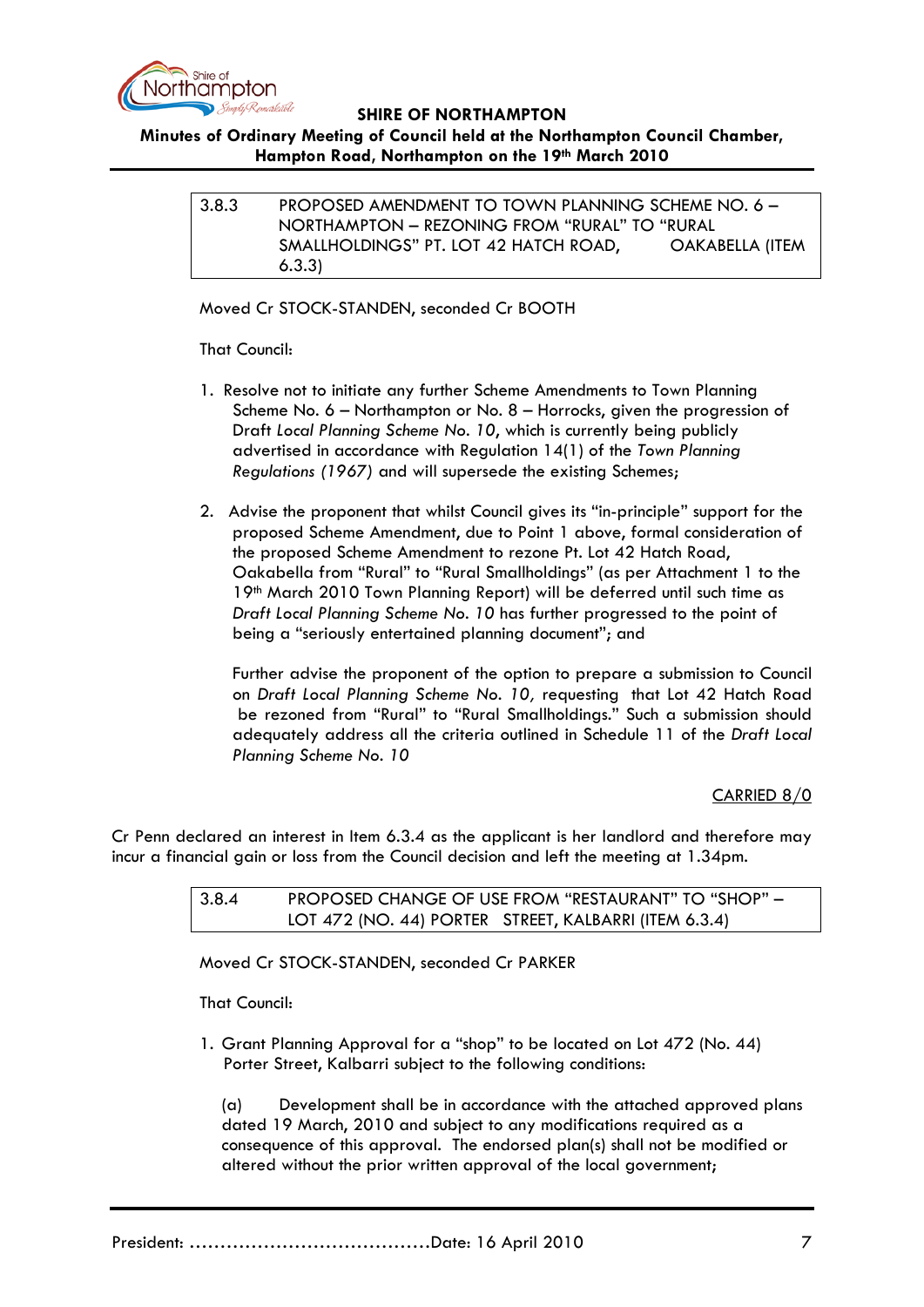

**Minutes of Ordinary Meeting of Council held at the Northampton Council Chamber, Hampton Road, Northampton on the 19th March 2010**

> (b) This approval permits the following activities to be conducted in the "shop," as they have been determined by Council to be ancillary to the primary tourism function of the site as per Clause 3.2.2 of *Town Planning Scheme No. 9 – Kalbarri*:

(i) Bicycle hire;

(ii) Retail of second hand books, souvenirs, and local arts and crafts; and

(iii) Computer services such the provision of internet facilities but not to include computer repairs;

(c) Any additions to or change of use of any part of the buildings or land (not the subject of this consent / approval) requires further application and Planning Approval for that use / addition;

(d) No signs are to be erected on the lot without the local government's approval;

(e) Eight (8) car bays are to be provided on-site as indicated on the attached approved plans dated 19 March, 2010; and

(f) This approval is not considered valid until the local government receives payment in full of the Application Fee as determined by Council in Point 2, below.

2. Uphold the application of the penalty fee of \$500.00 in addition to the change of use fee of \$250.00 as per the *Town Planning Fees and Charges 2009/10* as the change of use had commenced prior to approval for the development being sought.

CARRIED 7/0

Cr Penn re-entered the meeting at 1.41pm

3.8.5 REQUEST FOR WAIVER OF PLANNING AND BUILDING APPLICATION FEES – COMMUNITY SERVICES DEPOT (AMBULANCE) – LOT 600 (RESERVE 35181) MAGEE CRESCENT, KALBARRI (ITEM 6.3.5)

Moved Cr GLIDDON, seconded Cr SIMKIN

That Council waive the Planning Application Fee of \$1910.00 and the Building Application Fee of \$1181.82 payable for the construction of a community services depot for St. John Ambulance Australia on Lot 600 (Reserve 35181) Magee Crescent, Kalbarri in recognition of the valuable service the ambulance provides to the Kalbarri community.

CARRIED 8/0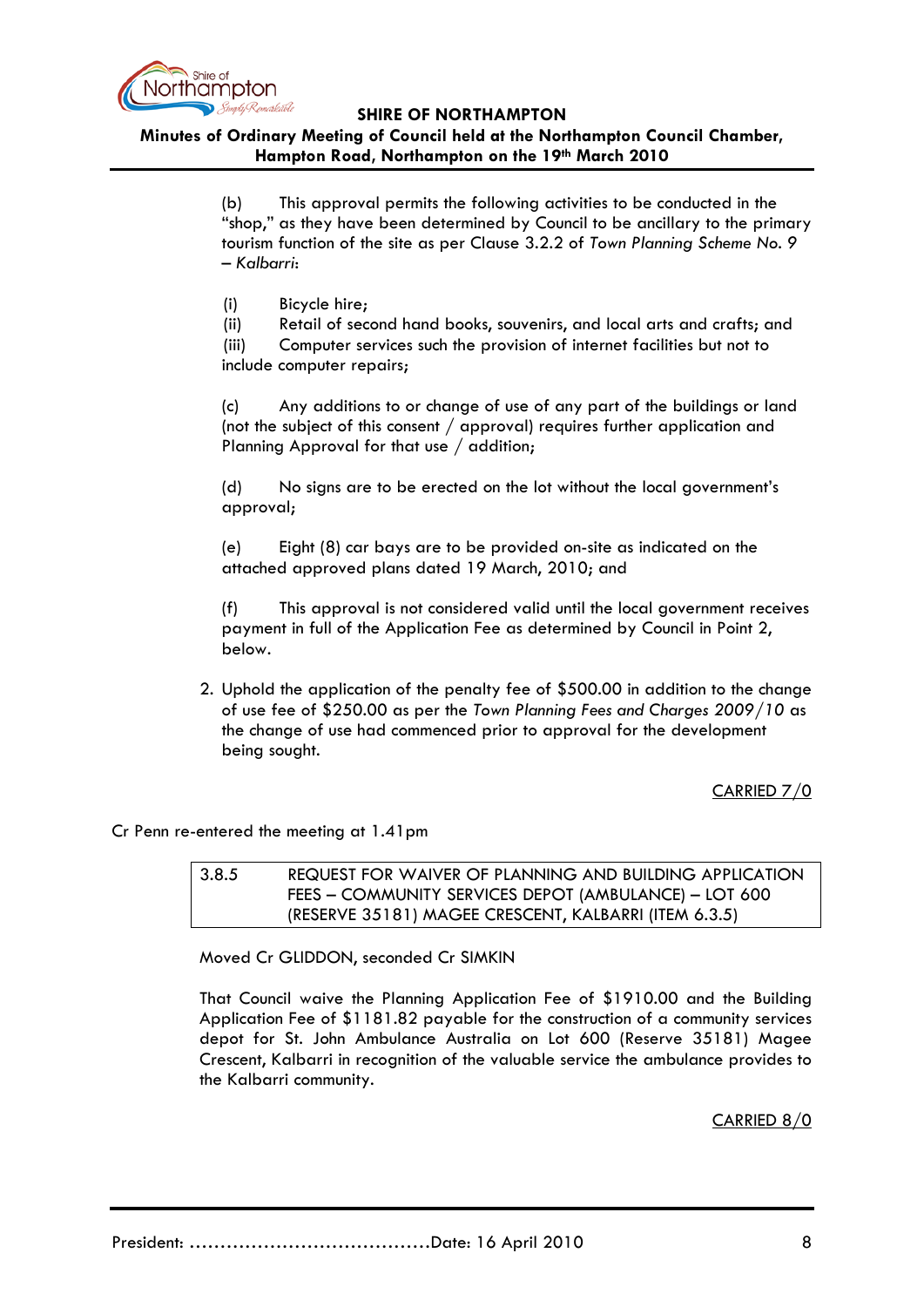

# **Minutes of Ordinary Meeting of Council held at the Northampton Council Chamber, Hampton Road, Northampton on the 19th March 2010**

3.8.6 PROPOSED TELECOMMUNICATIONS FACILITY (MOBILE PHONE TOWER AND ASSOCIATED INFRASTRUCTURE ) – LOT 27 (NO. 90) WILLIGULLI ROAD, SANDY GULLY (ITEM 6.3.6)

Moved Cr SIMKIN, seconded Cr PENN

That Council grant Planning Approval for the proposed "Telecommunications Facility – Mobile Phone Tower and Associated Infrastructure" on Lot 27 (No. 90) Willigulli Road, Sand Gully, subject to the following conditions:

- 1. Development shall be in accordance with the attached approved plans dated 19 March, 2010 and subject to any modifications required as a consequence of this approval. The endorsed plan(s) shall not be modified or altered without the prior written approval of the local government;
- 2. This approval shall lapse if the development is not substantially commenced within two years of the date of this approval;
- 3. The supporting infrastructure for the development, in particular the prefabricated equipment shelter shall be clad in new, non-reflective materials in order to minimise the visual impact of the development on adjoining properties, as shown on the attached amended plans dated 19 March, 2010;
- 4. A building licence shall be issued by the local government prior to the commencement of any work on the site; and
- 5. Any soils deposited or disturbed on-site shall be stabilised to the approval of the local government.

CARRIED 8/0

# 3.8.7 PROPOSED CANCELLATION OF RESERVE 31417 ROSSER STREET, NORTHAMPTON – TRANSITION FROM "RECREATION" RESERVE TO "ROAD" (ITEM 6.3.7)

Moved Cr GLIDDON, seconded Cr PARKER

That Council publicly advertise its intention to request cancellation of Reserve 31417 (Lot 457) Rosser Street, Northampton for a period of twenty-one (21) days as per Section 3.5.5 of the Shire's "Consultation for Planning Proposals" *Local Planning Policy.*

### CARRIED 8/0

Cr Penn declared an interest in Item 6.3.8 as she has a similar business and therefore may incur a financial gain or loss from the Council decision and left the meeting at 1.49pm.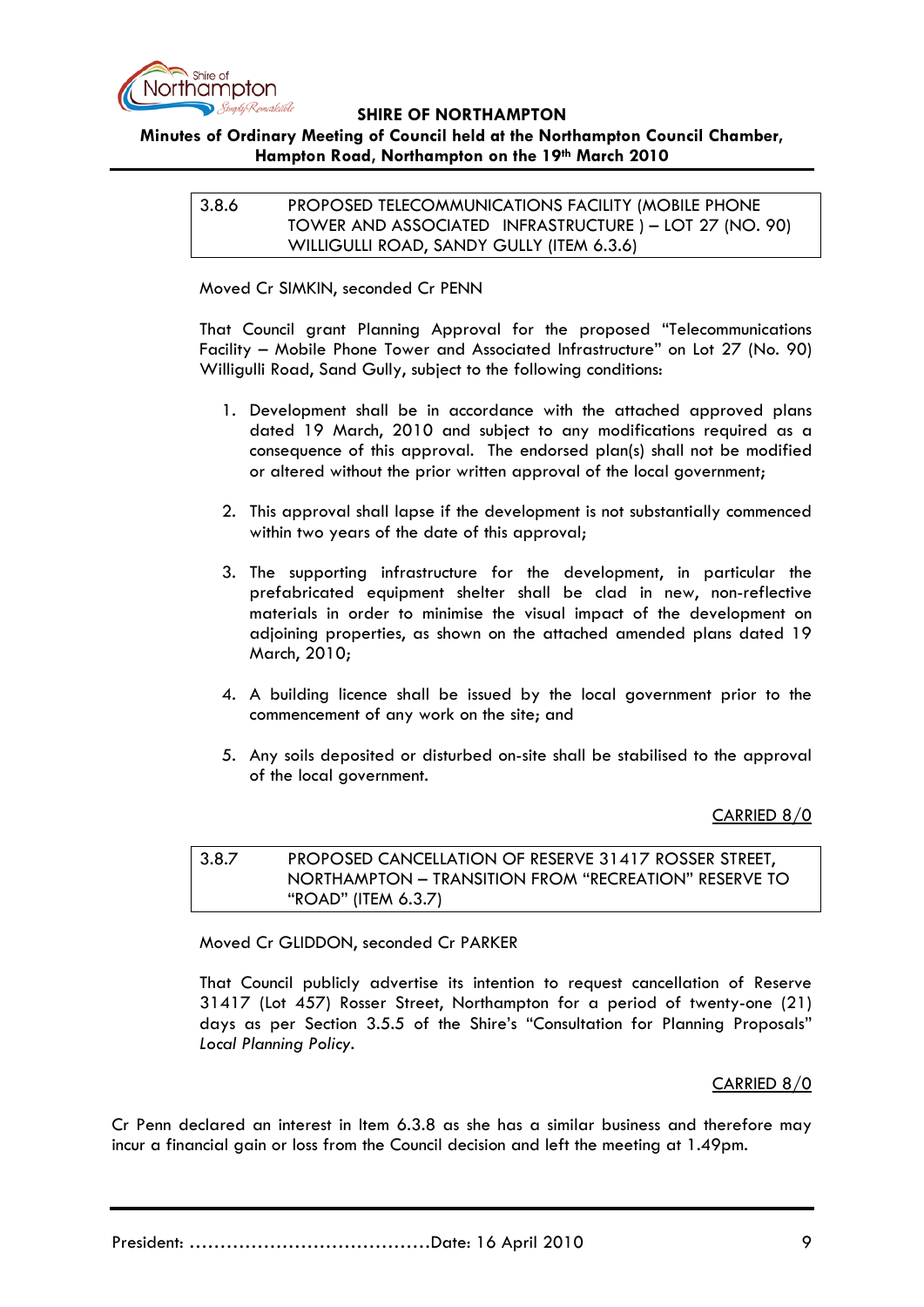

# **Minutes of Ordinary Meeting of Council held at the Northampton Council Chamber, Hampton Road, Northampton on the 19th March 2010**

| 3.8.8 | PROPOSED AMENDMENTS TO APPROVED PLANS - HOLIDAY |                                |
|-------|-------------------------------------------------|--------------------------------|
|       | ACCOMMODATION - LOT 827                         | (NO. 84) GREY STREET, KALBARRI |
|       | (ITEM $6.3.8$ )                                 |                                |

Moved Cr BOOTH, seconded Cr STOCK-STANDEN

That Council formally amend Planning Approval 083-09, specifically notating the following alterations to the approved colour palette for six (6) cabins for the purpose of "holiday accommodation," to be located on Lot 847 (No. 84) Grey Street, Kalbarri:

- (a) The vinyl weatherboard sheeting on the lower half of two (2) of the cabins is to be coloured "Ash," the colourbond cladding on the upper half of the above cabins is to be coloured "Ironstone," and the hardiplank skirting is to be coloured "Ironstone" as shown on the attached amended plans dated 19 March, 2010; and
- (b) The vinyl weatherboard sheeting on the lower half of two (2) of the cabins is to be coloured "Sandalwood," the colourbond cladding on the upper half of the above cabins is to be coloured "Loft," and the hardiplank skirting is to be coloured "Loft" as shown on the attached amended plans dated 19 March, 2010.

**Advice Note** 

These amendments wholly supersede the colour palette approved for the development on 21 August, 2009.

Cr Penn re-entered the meeting at 1.51pm

3.8.9 SUMMARY OF PLANNING INFORMATION ITEMS (ITEM 6.3.9)

Noted.

Mrs Monica Sullivan, Assistant Planner left the meeting at 1.52pm.

# **3.7 HEALTH & BUILDING REPORT**

3.7.1 INFORMATION ITEMS – HEALTH/BUILDING (ITEM 6.2.1)

Noted.

3.7.2 REQUEST FOR WAIVER OF BUILDING APPLICATION FEE (ITEM 6.2.2)

Moved Cr BOOTH, seconded Cr PENN

That Council waive the Building Application Fee of \$299.27 payable for the construction of a training facility shed for the Wila Gutharra Community Aboriginal Corporation on Lot 475 Robinson Street, Northampton in recognition of the valuable service provided to the aboriginal community.

CARRIED 7/1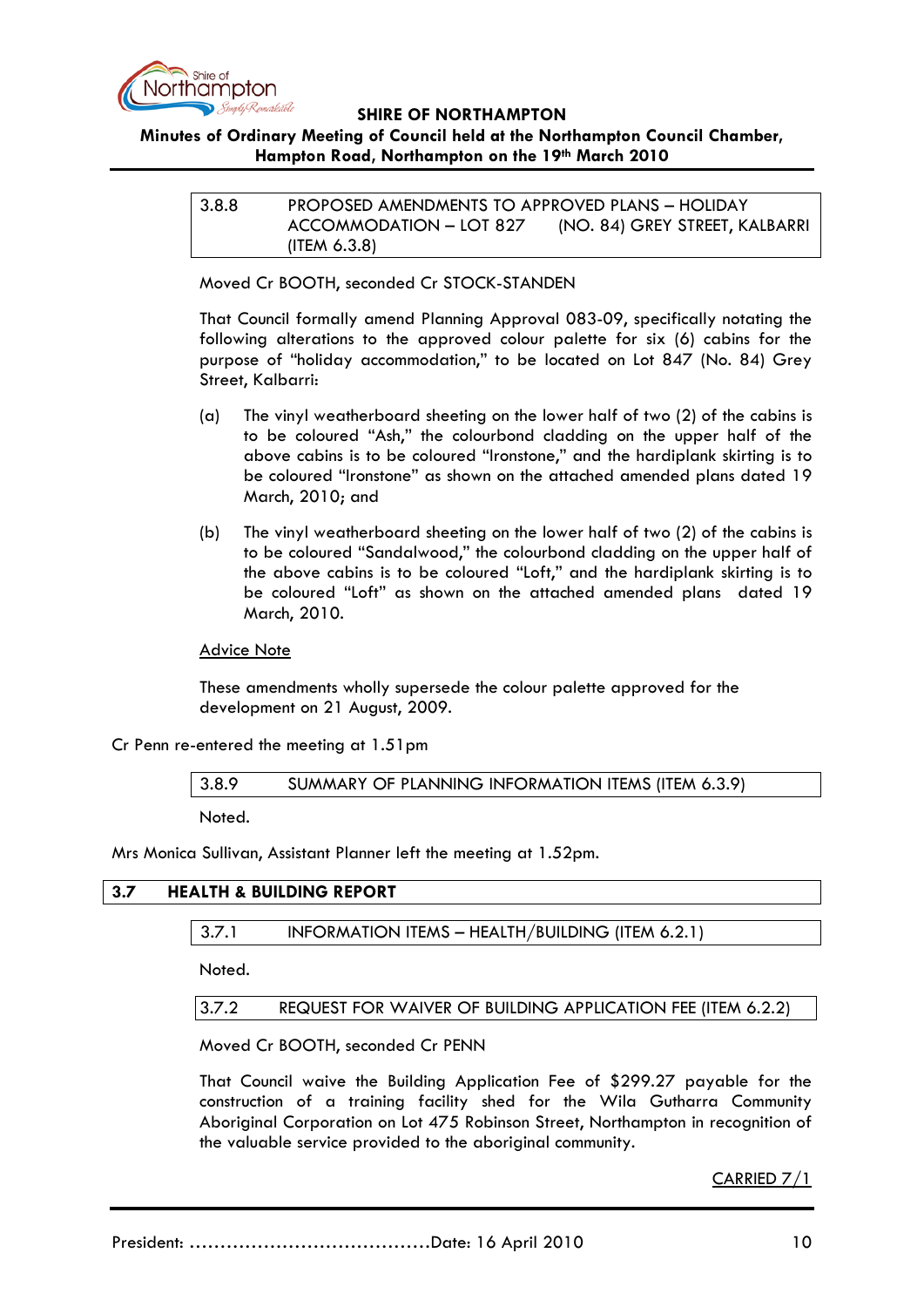

# **Minutes of Ordinary Meeting of Council held at the Northampton Council Chamber, Hampton Road, Northampton on the 19th March 2010**

3.7.3 NORTHAMPTON/NOKANENA LEAD CONTAMINATION ASSESSMENT (ITEM 6.2.3)

Noted.

### **3.9 FINANCE REPORT**

## 3.9.1 ACCOUNTS FOR PAYMENT (ITEM 6.4.1)

Moved Cr SIMKIN, seconded Cr PENN

That Municipal Fund Cheques 18217 to 18270 inclusive, totalling \$419,125.22; Municipal EFT payments numbered EFT7405 to EFT7513 inclusive totalling \$505,171.99, Direct Credit payments GJ07-02, GJ07-04 to GJ07-09 totalling \$47,601.37 and Trust Fund Cheques 1745 to 1757 totalling \$2,360.00, be passed for payment and the items therein be declared authorised expenditure.

## CARRIED BY AN ABSOLUTE MAJORITY 8/0

### 3.9.2 MONTHLY FINANCIAL STATEMENTS (ITEM 6.4.2)

Moved Cr GLIDDON, seconded Cr LEGGETT

That Council adopts the Monthly Financial Report for the period ending 28 February 2010 and notes any material variances greater than \$5,000.

# CARRIED 8/0

# **3.10 ADMINISTRATION AND CORPORATE REPORT**

3.10.1 LEASE – HORROCKS CARAVAN PARK (ITEM 6.5.1)

Moved Cr GLIDDON, seconded Cr STOCK-STANDEN

That Council:

- 1. Rescind Minute 10.10.2 of the 16 October 2009 Council meeting.
- 2. Advise the current lessee of the Horrocks Caravan Park, Syd and Kaye Barnes that Council will issue them with a letter indicating that they will be given the right to negotiate a new lease within twelve months of the existing lease expiring.

### CARRIED BY ABSOLUTE MAJORITY 8/0

Prior to the motion being voted upon, a show of hands from all member present indicated support for the rescinding of Minute 10.10.2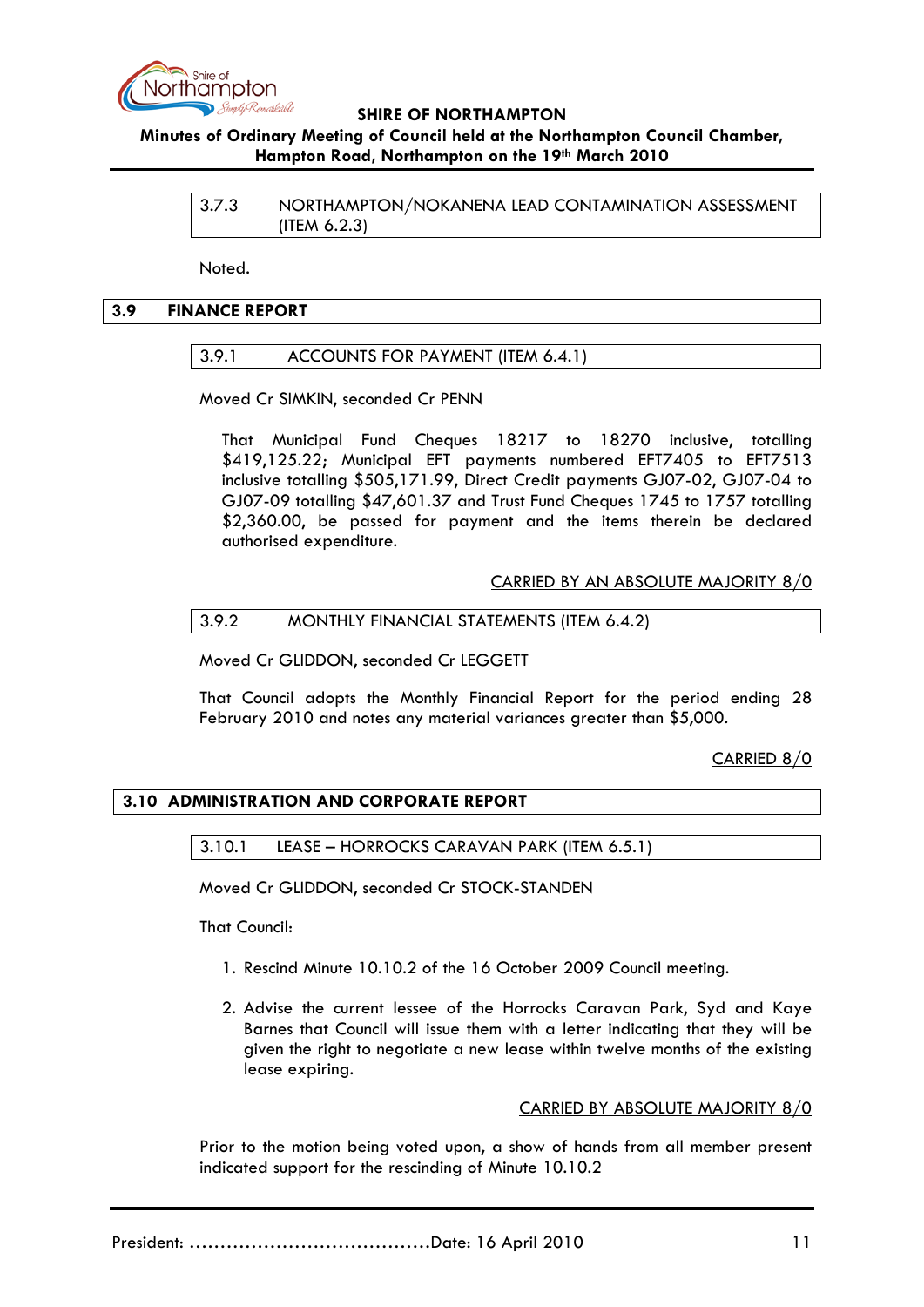

# **Minutes of Ordinary Meeting of Council held at the Northampton Council Chamber, Hampton Road, Northampton on the 19th March 2010**

3.10.2 NOMINATIONS FOR BOARD MEMBERS – MIDWEST DEVELOPMENT COMMISSION (ITEM 6.5.2)

Moved Cr GLIDDON, seconded Cr PENN

That Council nominate Cr Jessica Booth as a Board Member for the Midwest Development Commission.

## CARRIED 8/0

| 3.10.3 | FUTURE DEVELOPMENT - MARY STREET RAILWAY PRECINCT (ITEM |
|--------|---------------------------------------------------------|
|        | 6.5.3)                                                  |

Moved Cr BOOTH, seconded Cr STOCK-STANDEN

That Council advise/request the Friends of the Railway Inc

- 1. That before any approvals are granted for additional line, carriages etc that they provide an overall plan for the precinct on all future display proposals for the site for Council to formally approve which will govern all future displays/uses for the site.
- 2. For the placement of the crane they be required to provide photographs of the crane and location as previously requested by Council management.
- 3. Council approves cleanup works to the Gwalla Railway site however they be advised of heritage requirements.
- 4. That the Northampton Motors and Machinery Group determine the location of a portion of rail track to mark the original route on Lot 479 Gwalla Street, Northampton.

CARRIED 8/0

### 3.10.4 NORTHAMPTON WORKS DEPOT CONSTRUCTION (ITEM 6.5.4)

Moved Cr BOOTH, seconded Cr SIMKIN

That Council:

- 1. Install a new shed 9m x 9m x 4.2m for the storage of signs and not relocate the soon to be obsolete FESA shed located at the Mary Street Railway Precinct.
- 2. That the soon to be obsolete FESA shed be leased at a peppercorn rent to the Friends of the Railway Inc. for their use.

CARRIED BY ABSOLUTE MAJORITY 8/0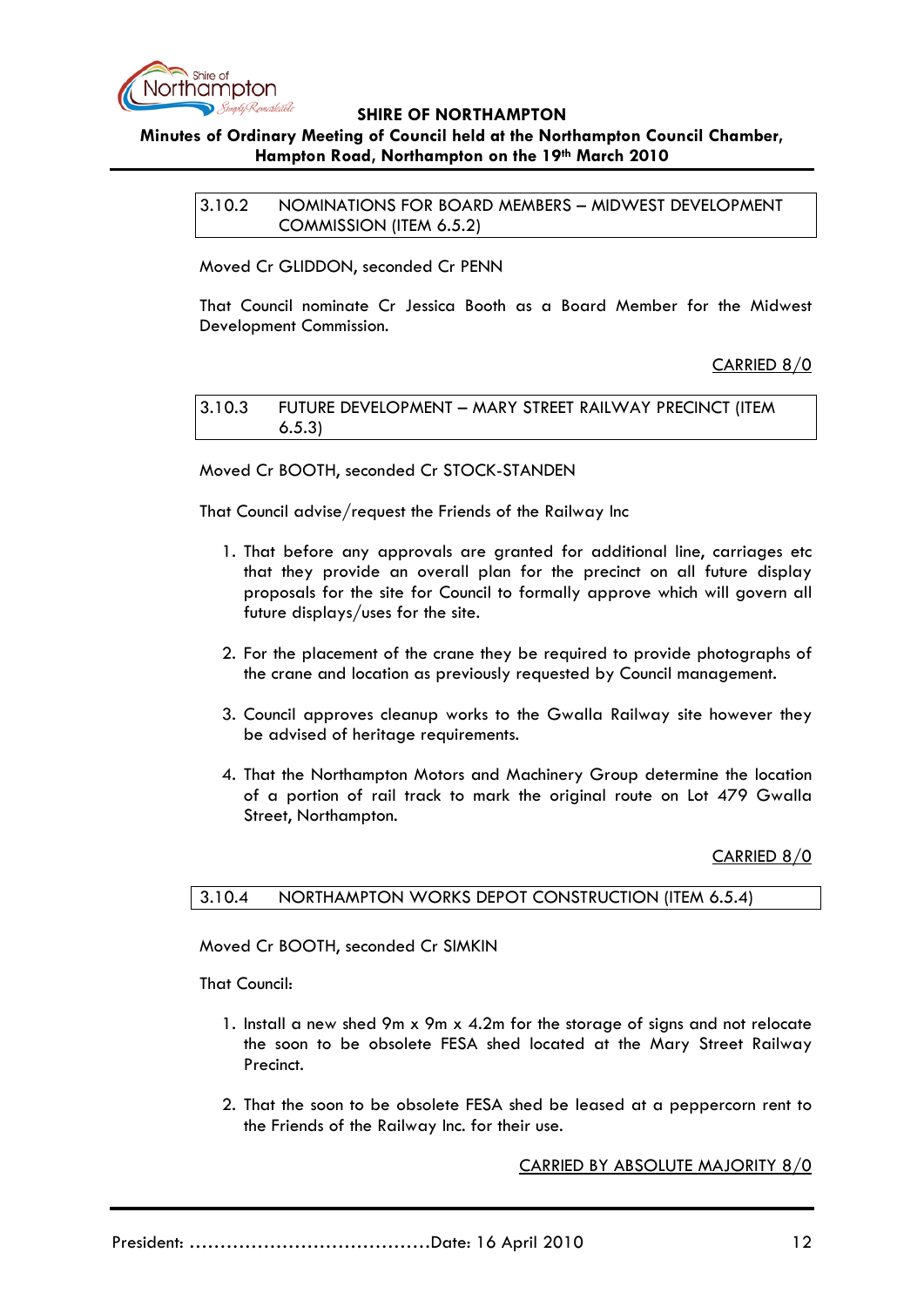

# **Minutes of Ordinary Meeting of Council held at the Northampton Council Chamber, Hampton Road, Northampton on the 19th March 2010**

3.10.5 SEA WALL AND BEACH REDEVELOPMENT – HORROCKS (ITEM 6.5.5)

Moved Cr STOCK-STANDEN, seconded Cr BOOTH

That Council accept the tender from DME Contractors for \$453,091.00 GST exclusive to construct a sea wall and redevelop beach area as per tender 8/2010 specifications.

CARRIED 8/0

## 3.10.6 NORTHAMPTON OVAL LIGHTING – OFFICIAL OPENING/ACTIVATION CEREMONY (ITEM 6.5.6)

Moved Cr STOCK-STANDEN, seconded Cr GLIDDON

- 1. That Council confirms to hold an official opening/activation ceremony for the Northampton oval lighting in conjunction with the Northampton Football Club on Saturday 17 April 2010.
- 2. That the CEO negotiate with the Northampton Football Club to hold a joint official function with cost share arrangements.

CARRIED 8/0

# 3.10.7 EXTENSION OF EXTRA MASS PERMIT USE (ITEM 6.5.7)

Moved Cr SIMKIN, seconded Cr STOCK-STANDEN

- 1. That Council approves an extension of time to Mr Ben Williams to operate a 27.5m truck combination on Parker Road up to an including 25 April 2010, subject to all permit conditions.
- 2. Should any additional requests be received, the CEO be delegated authority to also extend the permit time frame subject to the conditions as per Council policy and no permit to be extended beyond 25 April 2010.

CARRIED 8/0

### **3.11 PRESIDENTS REPORT**

Nil.

## **3.12 DEPUTY PRESIDENTS REPORT**

Since the last Council meeting the Deputy President, Cr Parker reported on his attendance at the following:

President: …………………………………Date: 16 April 2010 13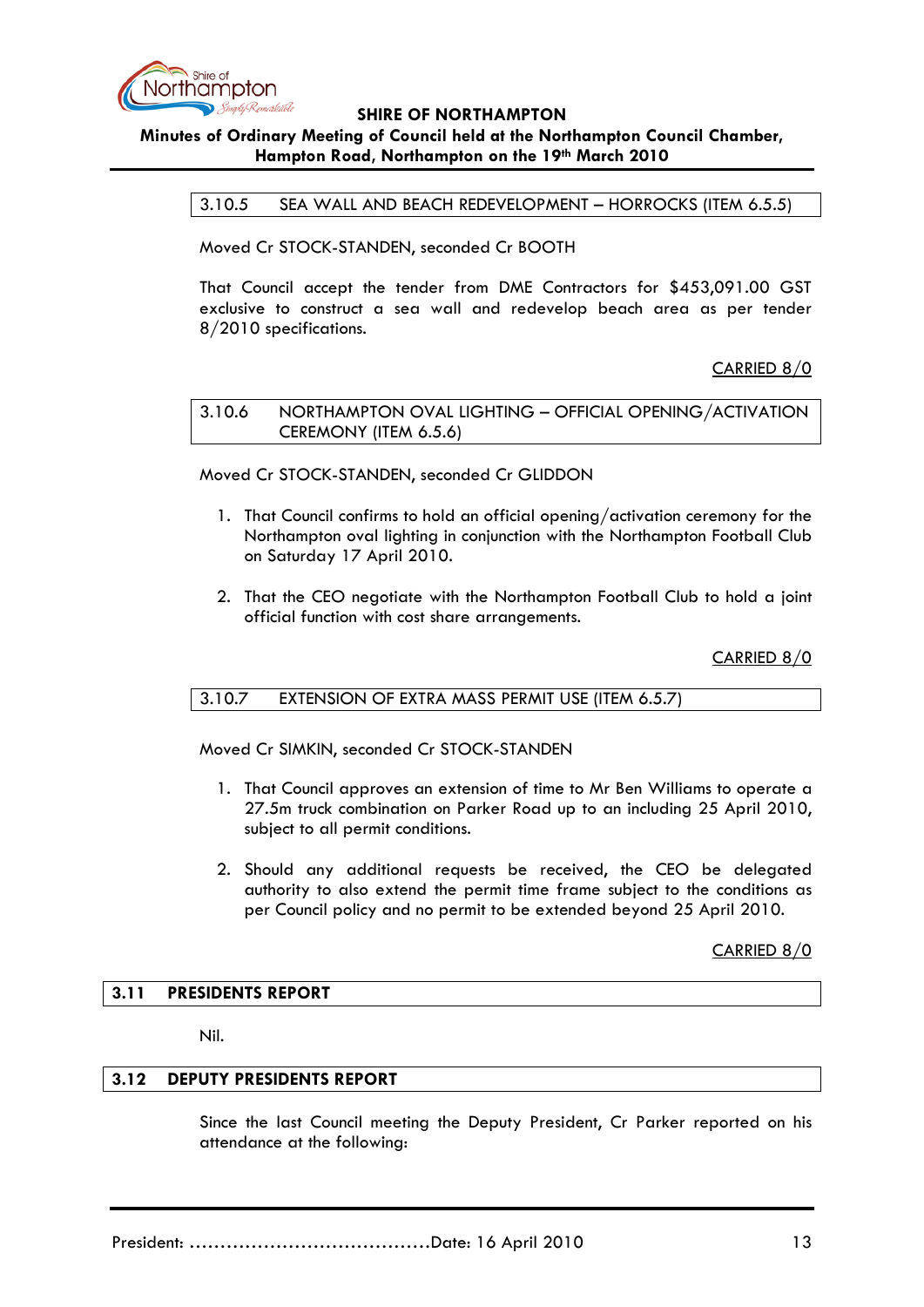

**Minutes of Ordinary Meeting of Council held at the Northampton Council Chamber, Hampton Road, Northampton on the 19th March 2010**

- Kalbarri Sport & Recreation meeting.
- WALGA Northern Zone meeting.
- BROC meeting which included an update on the Climate Change Project and a Shire by Shire Amalgamation update.
- Meeting with Barbara Thompson from the Small Business Centre Midwest.

# **3.13 COUNCILLORS REPORT**

## 3.13.1 Cr SIMKIN

Since the last Council meeting Cr Simkin reported on his attendance to the following:

- Northampton Community Centre meeting.
- Ministerial visit from Hon. Donna Faragher MLC; Minister for Environment; Youth in Kalbarri.

# 3.13.2 Cr GLIDDON

Since the last Council meeting Cr Gliddon reported on her attendance to the following:

- Kalbarri Visitor Centre meeting.
- Ministerial visit from Hon. Donna Faragher MLC; Minister for Environment; Youth in Kalbarri.
- Meeting with Barbara Thompson from the Small Business Centre Midwest.

### 3.13.3 Cr BOOTH

Since the last Council meeting Cr Booth reported on her attendance to the following:

- Kalbarri Visitor Centre meeting.
- Ministerial visit from Hon. Donna Faragher MLC; Minister for Environment; Youth in Kalbarri.

### 3.13.4 Cr PENN

Since the last Council meeting Cr Penn reported on her attendance to the following:

- "Kalbarri" Book launch at the Natural Bridge in the Kalbarri National Park.
- Ministerial visit from Hon. Donna Faragher MLC; Minister for Environment; Youth in Kalbarri.